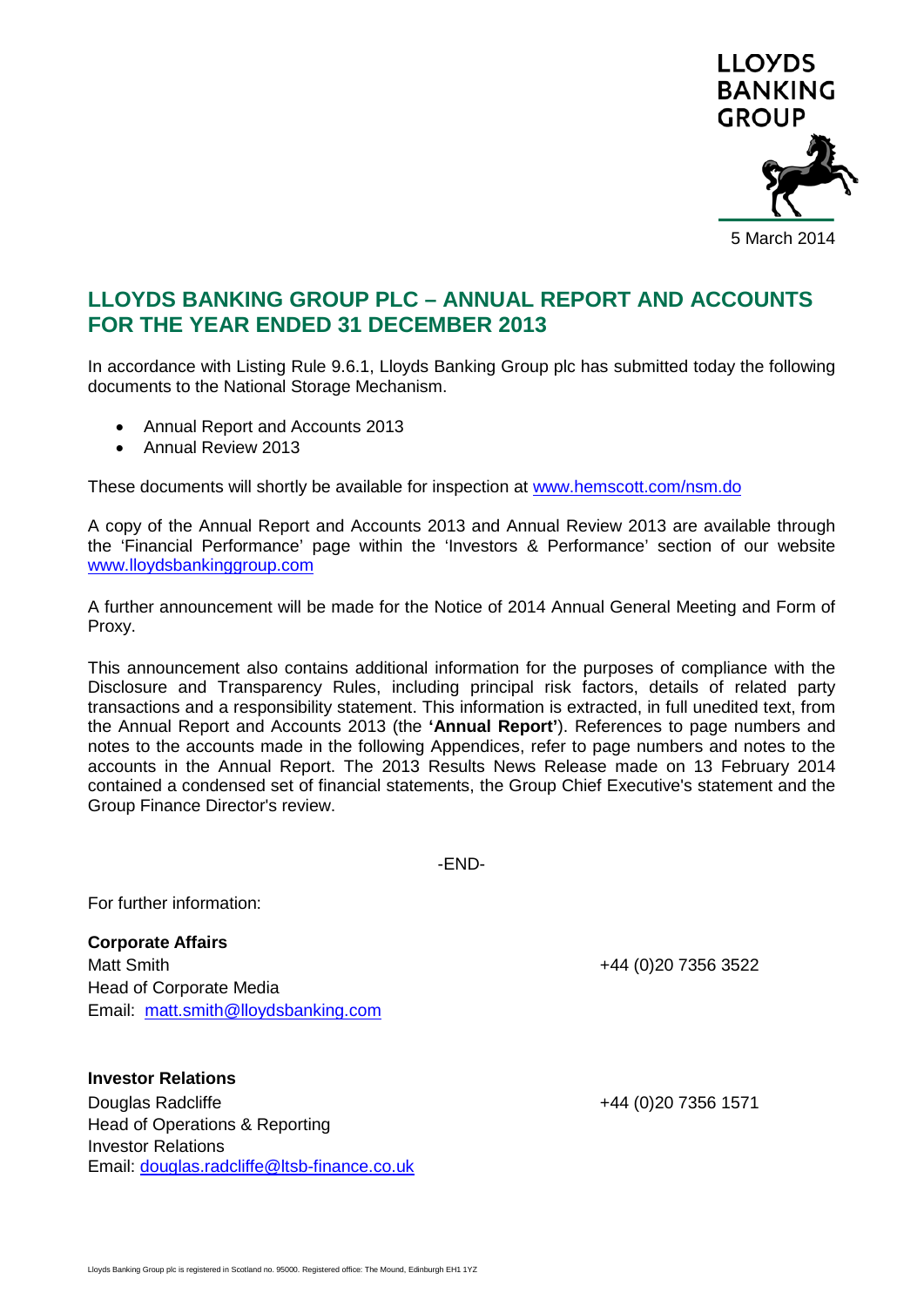# **FORWARD LOOKING STATEMENTS**

This annual report contains certain forward looking statements with respect to the business, strategy and plans of the Lloyds Banking Group and its current goals and expectations relating to its future financial condition and performance. Statements that are not historical facts, including statements about the Lloyds Banking Group or its directors' and/or management's beliefs and expectations, are forward looking statements. Words such as 'believes', 'anticipates', 'estimates', 'expects', 'intends', 'aims', 'potential', 'will', 'would', 'could', 'considered', 'likely', 'estimate' and variations of these words and similar future or conditional expressions are intended to identify forward looking statements but are not the exclusive means of identifying such statements. By their nature, forward looking statements involve risk and uncertainty because they relate to events and depend upon circumstances that will or may occur in the future.

Examples of such forward looking statements include, but are not limited to: projections or expectations of the Group's future financial position including profit attributable to shareholders, provisions, economic profit, dividends, capital structure, expenditures or any other financial items or ratios; statements of plans, objectives or goals of the Group or its management including in respect of certain synergy targets; statements about the future business and economic environments in the United Kingdom (UK) and elsewhere including, but not limited to, future trends in interest rates, foreign exchange rates, credit and equity market levels and demographic developments; statements about competition, regulation, disposals and consolidation or technological developments in the financial services industry; and statements of assumptions underlying such statements.

Factors that could cause actual business, strategy, plans and/or results to differ materially from the plans, objectives, expectations, estimates and intentions expressed in such forward looking statements made by the Group or on its behalf include, but are not limited to: general economic and business conditions in the UK and internationally; inflation, deflation, interest rates and policies of the Bank of England, the European Central Bank and other G8 central banks; fluctuations in exchange rates, stock markets and currencies; the ability to access sufficient funding to meet the Group's liquidity needs; changes to the Group's credit ratings; the ability to derive cost savings and other benefits including, without limitation, as a result of the Group's Simplification Programme; changing demographic developments including mortality and changing customer behaviour including consumer spending, saving and borrowing habits; changes in customer preferences; changes to borrower or counterparty credit quality; instability in the global financial markets, including Eurozone instability and the impact of any sovereign credit rating downgrade or other sovereign financial issues; technological changes; natural and other disasters, adverse weather and similar contingencies outside the Group's control; inadequate or failed internal or external processes, people and systems; terrorist acts and other acts of war or hostility and responses to those acts, geopolitical, pandemic or other such events; changes in laws, regulations, taxation, accounting standards or practices; regulatory capital or liquidity requirements and similar contingencies outside the Group's control; the policies and actions of governmental or regulatory authorities in the UK, the European Union (EU ), the US or elsewhere; the implementation of the draft EU crisis management framework directive and banking reform, following the recommendations made by the Independent Commission on Banking; the ability to attract and retain senior management and other employees; requirements or limitations imposed on the Group as a result of HM Treasury's investment in the Group; the ability to complete satisfactorily the disposal of certain assets as part of the Group's EU State Aid obligations; the extent of any future impairment charges or write-downs caused by depressed asset valuations, market disruptions and illiquid markets; market related trends and developments; exposure to regulatory scrutiny, legal proceedings, regulatory investigations or complaints; changes in competition and pricing environments; the inability to hedge certain risks economically; the adequacy of loss reserves; the actions of competitors, including non-bank financial services and lending companies; and the success of the Group in managing the risks of the foregoing. Please refer to the latest Annual Report on Form 20‑F filed with the US Securities and Exchange Commission for a discussion of certain factors, together with examples of forward looking statements.

Lloyds Banking Group may also make or disclose written and/or oral forward looking statements in reports filed with or furnished to the US Securities and Exchange Commission, Lloyds Banking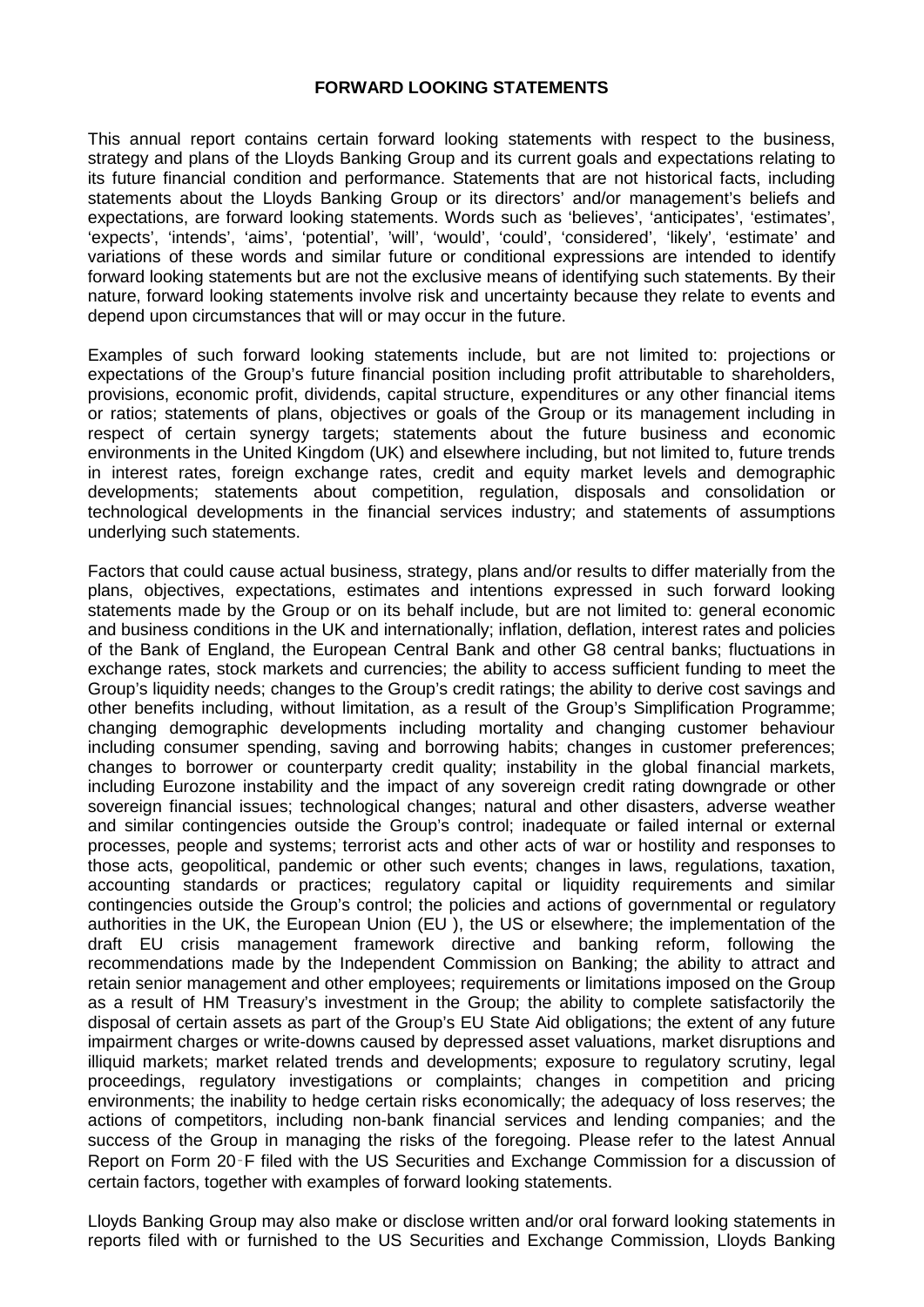Group annual reviews, half-year announcements, proxy statements, offering circulars, prospectuses, press releases and other written materials and in oral statements made by the directors, officers or employees of Lloyds Banking Group to third parties, including financial analysts. Except as required by any applicable law or regulation, the forward looking statements contained in this annual report are made as of the date hereof, and Lloyds Banking Group expressly disclaims any obligation or undertaking to release publicly any updates or revisions to any forward looking statements contained in this annual report to reflect any change in Lloyds Banking Group's expectations with regard thereto or any change in events, conditions or circumstances on which any such Statement is based.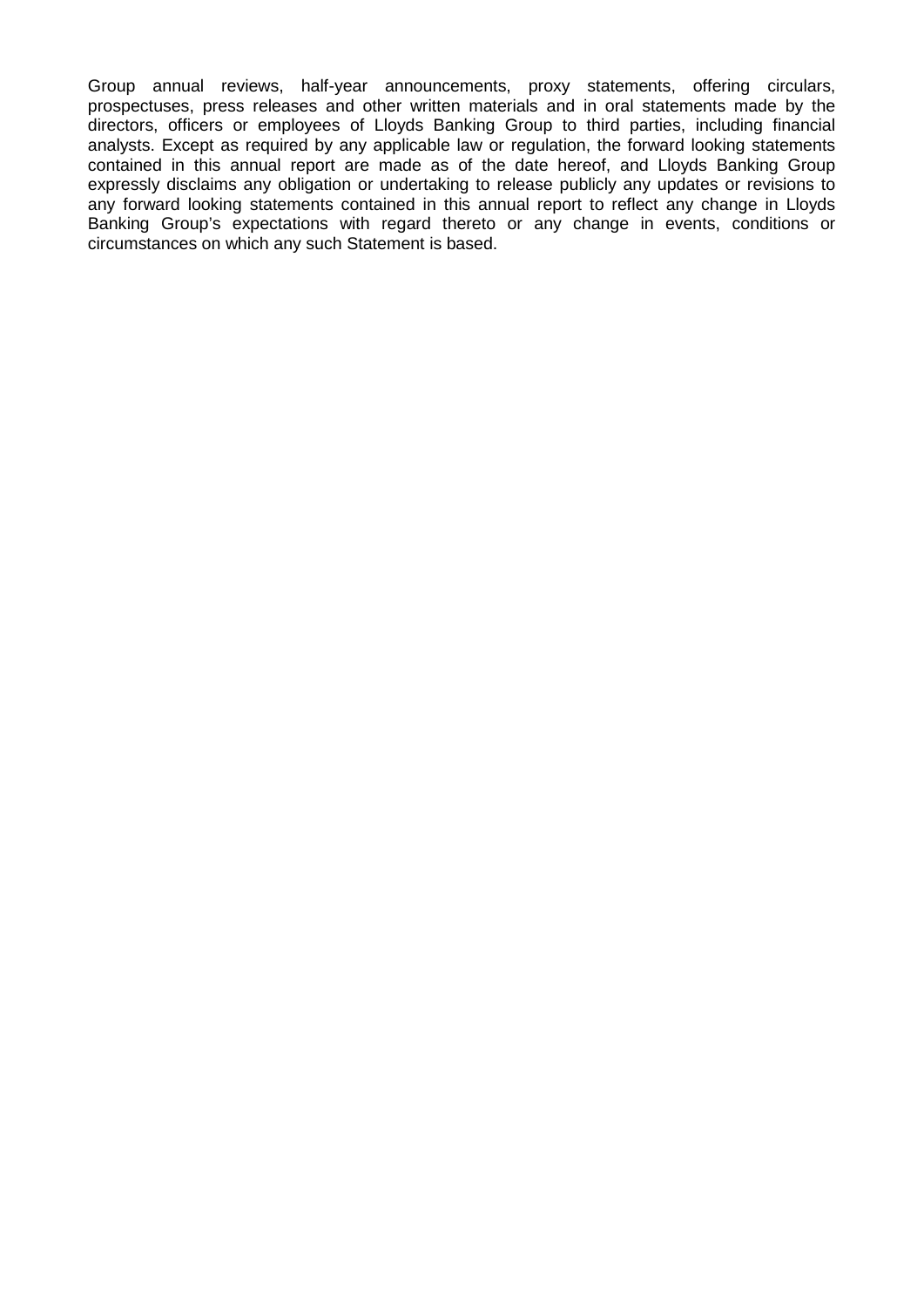# **Appendix 1 – Risk Factors**

The principal risks and uncertainties relating to Lloyds Banking Group plc are set out on page 42 of the Annual Report. The following is extracted in full and unedited form from the Annual Report.

The most significant risks faced by the Group which could impact on the success of delivering against the Group's strategic objectives together with key mitigating actions are outlined below.

# **Credit risk**

As a provider of credit facilities to personal and commercial customers, together with financial institutions and sovereigns, any adverse changes in the economic and market environment we operate in, or the credit quality and/or behaviour of our borrowers and counterparties would reduce the value of our assets and increase our write-downs and allowances for impairment losses, adversely impacting profitability.

# **Key mitigating actions**

- Credit policy incorporating prudent lending criteria aligned with the Board approved risk appetite to effectively manage credit risk.
- Clearly defined levels of authority ensure we lend appropriately and responsibly with separation of origination and sanctioning activities.
- Robust credit processes and controls including well-established committees to ensure distressed and impaired loans are identified, considered and controlled with independent credit risk assurance.

# **Conduct risk**

As a major financial services provider we face significant conduct risk, including selling products to customers which do not meet their needs; failing to deal with customers' complaints effectively; not meeting customers' expectations; and exhibiting behaviours which do not meet market or regulatory standards.

#### **Key mitigating actions**

- Customer focused conduct strategy implemented to ensure customers are at the heart of everything we do.
- Product approval, review processes and outcome testing supported by conduct management information.
- Clearer customer accountabilities for colleagues, including rewards with customer-centric metrics.
- Learn from past mistakes, including root cause analysis.

#### **Market risk**

We face a number of key market risks including interest rate risk across the Banking and Insurance businesses. However, our most significant market risk is from the Defined Benefit Pension Schemes where asset and liability movements impact on our capital position.

#### **Key mitigating actions**

- A rates hedging programme is in place to reduce liability risk.
- Board approved pensions risk appetite covering interest rate, credit spreads and equity risks.
- Credit assets and alternative assets are being purchased by the pension schemes as equities are sold.
- Stress and scenario testing.

#### **Operational risk**

We face a number of key operational risks including fraud losses and failings in our customer processes. The availability, resilience and security of our core IT systems is the most significant.

### **Key mitigating actions**

- Continually review IT system architecture to ensure systems are resilient, readily available for our customers and secure from cyber attack.
- Implement actions from IT resilience review conducted in 2013 to reflect enhanced demands on IT, both in terms of customer and regulator expectations.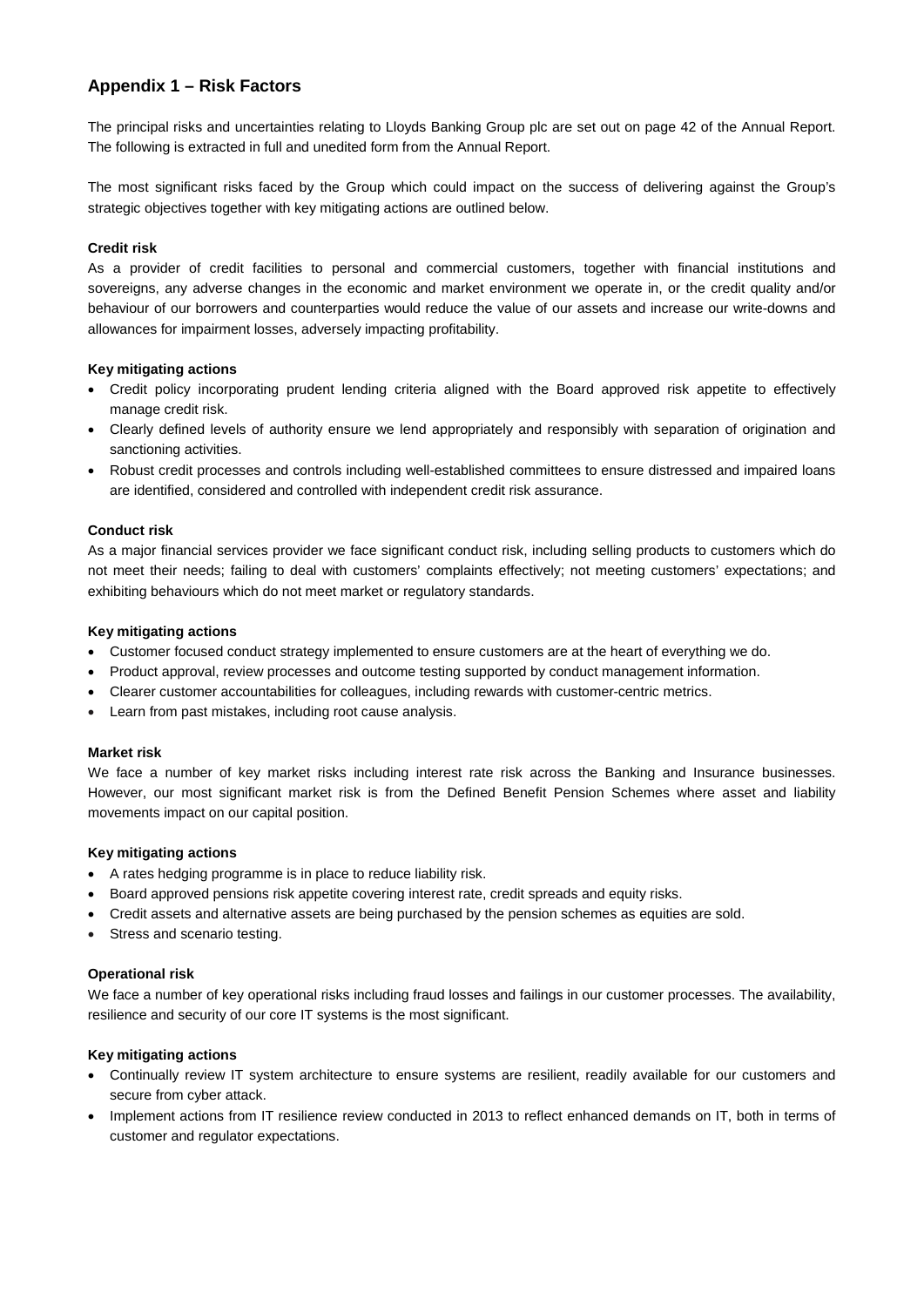# **Funding and liquidity risk**

Our funding and liquidity position is supported by a significant and stable customer deposit base. However, a deterioration in either our or the UK's credit rating or a sudden and significant withdrawal of customer deposits would adversely impact our funding and liquidity position.

# **Key mitigating actions**

- Hold a large pool of liquid primary assets to meet cash and collateral outflows.
- Maintain a further large pool of secondary assets which can be used to access Central Bank liquidity facilities.
- Stress test the Group's liquidity position against a range of scenarios.

# **Capital risk**

Our future capital position is potentially at risk from adverse financial performance and the introduction of higher capital requirements for distinct risks, sectors or as a consequence of a specific UK regulatory requirement. For example in 2013, the PRA introduced significant additional capital requirements on an adjusted basis that major UK banks are required to meet.

#### **Key mitigating actions**

- Close monitoring of actual capital ratios to ensure that we comply with current regulatory capital requirements and are well positioned to meet future requirements.
- Internal stress testing results to evidence sufficient levels of capital adequacy for the Group under various scenarios.
- We can accumulate additional capital in a variety of ways including raising equity via a rights issue or debt exchange and by raising tier 1 and tier 2 capital.

# **Regulatory risk**

Due to the nature of the industry we operate in we have to comply with a complex and demanding regulatory change agenda. Regulatory initiatives we have been working on in 2013 include CRD IV, Mortgage Market Review, Dodd-Frank and Foreign Account Tax Compliance Act 2010. The sanctions for failing to comply far outweigh the costs of implementation.

#### **Key mitigating actions**

- The Legal, Regulatory and Mandatory Change Committee ensures we drive forward activity to develop plans for regulatory changes and track progress against those plans.
- Continued investment in our people, processes and IT systems is enabling us to meet our regulatory commitments.

# **State aid**

HM Treasury currently holds 32.7 per cent of the Group's share capital. We continue to operate without government interference in day‑to‑day management decisions, however there is a risk that a change in government priorities could result in the current framework agreement being replaced, leading to interference in the operations of the Group. Failure to meet the EU State aid commitments arising from this government support could lead to sanctions.

#### **Key mitigating actions**

- Most EU State aid commitments now met with the divestment of the rebranded (TSB) retail banking business outstanding.
- Now progressing the divestment of TSB through an Initial Public Offering subject to regulatory and European Commission approval, to ensure best value for our shareholders and certainty for our customers and colleagues.
- The divested business, rebranded TSB, has operated as a separate business within Lloyds Banking Group since September 2013.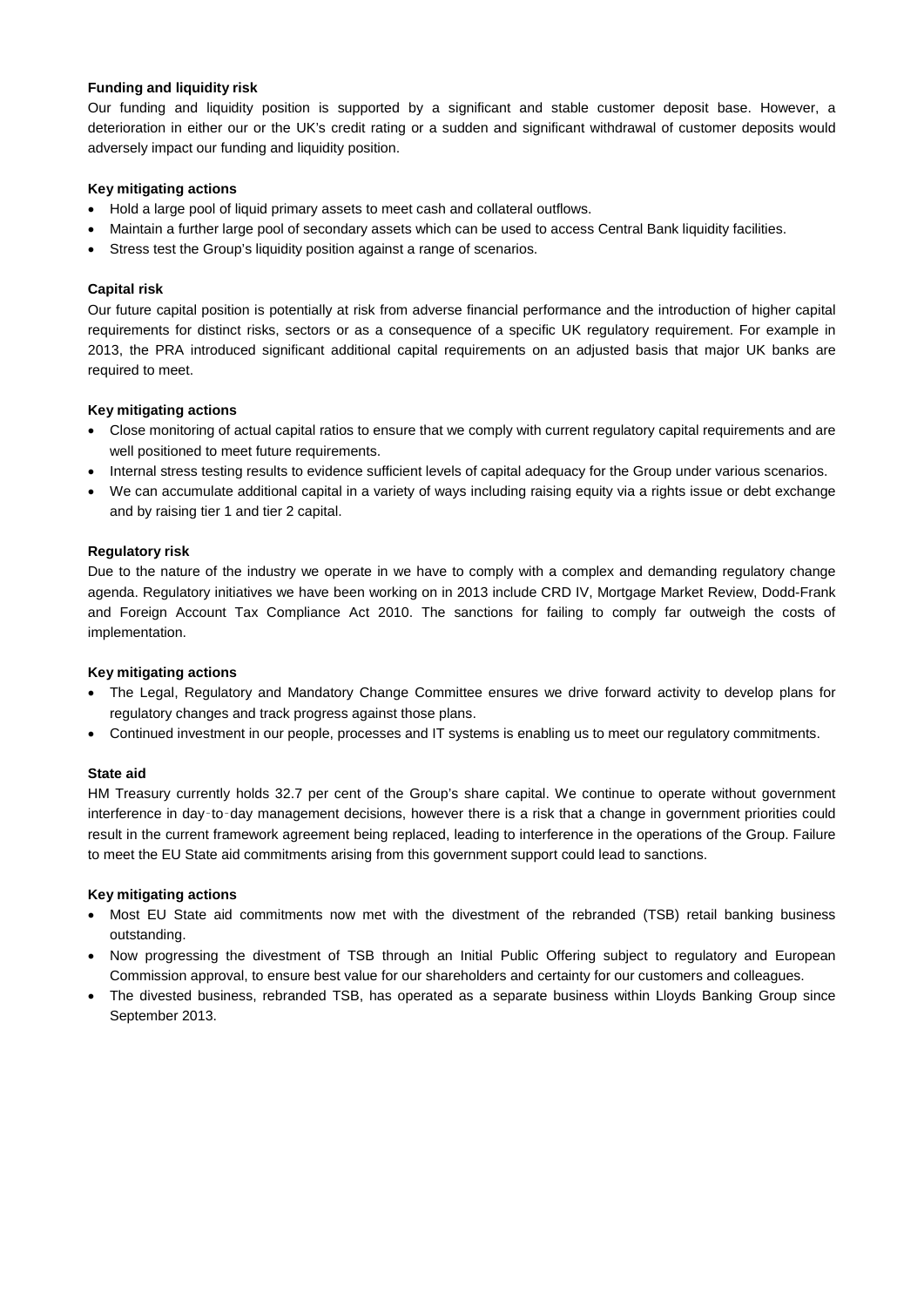# **Appendix 2 – Related Party Transactions**

The following statements regarding related party transactions of Lloyds Banking Group plc are set out on pages 303 to 306 of the Annual Report. The following is extracted in full and unedited form from the Annual Report.

# **Note 51: Related party transactions**

### **Key management personnel**

Key management personnel are those persons having authority and responsibility for planning, directing and controlling the activities of an entity; the Group's key management personnel are the members of the Lloyds Banking Group plc Group Executive Committee together with its Non‑Executive Directors.

The table below details, on an aggregated basis, key management personnel compensation:

|                                        | 2013<br>£m | 2012<br>£m | 2011<br>£m |
|----------------------------------------|------------|------------|------------|
| <b>Compensation</b>                    |            |            |            |
| Salaries and other short-term benefits | 15         | 12         | 12         |
| Post-employment benefits               |            |            |            |
| Share-based payments                   | 21         | 13         |            |
| <b>Total compensation</b>              | 36         | 25         | 23         |

Aggregate contributions in respect of key management personnel to defined contribution pension schemes were £0.2 million (2012: £0.1 million; 2011: £0.2 million).

|                                                                                                                      | 2013<br>million | 2012<br>million | 2011<br>million |
|----------------------------------------------------------------------------------------------------------------------|-----------------|-----------------|-----------------|
| Share option plans                                                                                                   |                 |                 |                 |
| At 1 January                                                                                                         | 25              | 22              | 6               |
| Granted, including certain adjustments <sup>1</sup> (includes entitlements of appointed key<br>management personnel) | 5               | 8               | 20              |
| Exercised/lapsed (includes entitlements of former key management personnel)                                          | (16)            | (5)             | (4)             |
| At 31 December                                                                                                       | 14              | 25              | 22              |

 $12010$  includes adjustments, using a standard HMRC formula, to negate the dilutionary impact of the Group's 2009 capital raising activities.

|                                                                                                                     | 2013<br>million | 2012<br>million | 2011<br>million |
|---------------------------------------------------------------------------------------------------------------------|-----------------|-----------------|-----------------|
| Share plans                                                                                                         |                 |                 |                 |
| At 1 January                                                                                                        | 70              | 58              | 56              |
| Granted, included certain adjustments <sup>1</sup> (includes entitlements of appointed key<br>management personnel) | 42              | 45              | 35              |
| Exercised/lapsed (includes entitlements of former key management personnel)                                         | (7)             | (33)            | (33)            |
| At 31 December                                                                                                      | 105             | 70              | 58              |

<sup>1</sup> 2010 includes adjustments, using a standard HMRC formula, to negate the dilutionary impact of the Group's 2009 capital raising activities.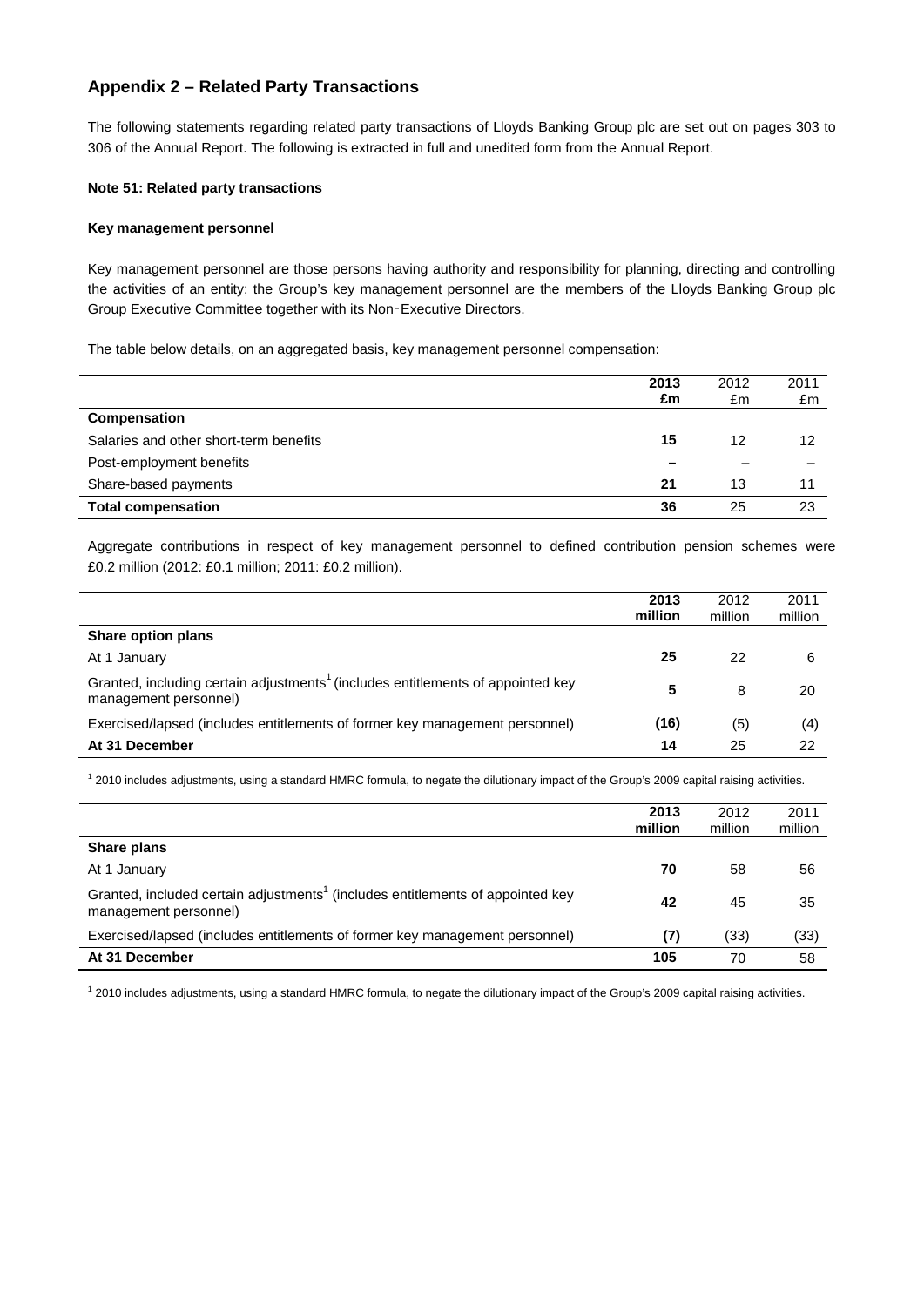The tables below detail, on an aggregated basis, balances outstanding at the year end and related income and expense, together with information relating to other transactions between the Group and its key management personnel:

|                                                                 | 2013<br>£m | 2012<br>£m | 2011<br>£m |
|-----------------------------------------------------------------|------------|------------|------------|
| Loans                                                           |            |            |            |
| At 1 January                                                    |            | 3          |            |
| Advanced (includes loans of appointed key management personnel) |            | 3          |            |
| Repayments (includes loans of former key management personnel)  | (2)        | (4)        |            |
| At 31 December                                                  |            |            |            |

The loans are on both a secured and unsecured basis and are expected to be settled in cash. The loans attracted interest rates of between 2.5 per cent and 23.9 per cent in 2013 (2012: 2.5 per cent and 29.95 per cent; 2011: 1.09 per cent and 27.5 per cent).

No provisions have been recognised in respect of loans given to key management personnel (2012 and 2011: £nil).

|                                                                  | 2013<br>£m | 2012<br>£m | 2011<br>£m |
|------------------------------------------------------------------|------------|------------|------------|
| <b>Deposits</b>                                                  |            |            |            |
| At 1 January                                                     | 10         | 6          |            |
| Placed (includes deposits of appointed key management personnel) | 29         | 39         | 17         |
| Withdrawn (includes deposits of former key management personnel) | (26)       | (35)       | (15)       |
| At 31 December                                                   | 13         | 10         | 6          |

Deposits placed by key management personnel attracted interest rates of up to 2.9 per cent (2012: 3.8 per cent; 2011: 5 per cent).

At 31 December 2013, the Group did not provide any guarantees in respect of key management personnel (2012 and 2011: none).

At 31 December 2013, transactions, arrangements and agreements entered into by the Group's banking subsidiaries with directors and connected persons included amounts outstanding in respect of loans and credit card transactions of £1 million with six directors and five connected persons (2012: £1 million with five directors and three connected persons; 2011: £3 million with four directors and three connected persons).

#### **Subsidiaries**

Details of the principal subsidiaries are given in note 9 to the parent company financial statements. In accordance with IFRS 10 *Consolidated financial statements*, transactions and balances with subsidiaries have been eliminated on consolidation.

# **UK Government**

In January 2009, the UK Government through HM Treasury became a related party of the Company following its subscription for ordinary shares issued under a placing and open offer. At 31 December 2013, HM Treasury held a 32.7 per cent interest in the Company's ordinary share capital and consequently HM Treasury remained a related party of the Company during the year ended 31 December 2013; this percentage holding has reduced from 39.2 per cent at 31 December 2012 following the UK Government's sale of 4,282 million shares on 17 September 2013 and the impact of issues of ordinary shares.

From 1 January 2011, in accordance with IAS 24, UK Government-controlled entities became related parties of the Group. The Group regards the Bank of England and entities controlled by the UK Government, including The Royal Bank of Scotland Group plc, Northern Rock (Asset Management) plc and Bradford & Bingley plc, as related parties.

Since 31 December 2011, the Group has had the following significant transactions with the UK Government or UK Government-related entities: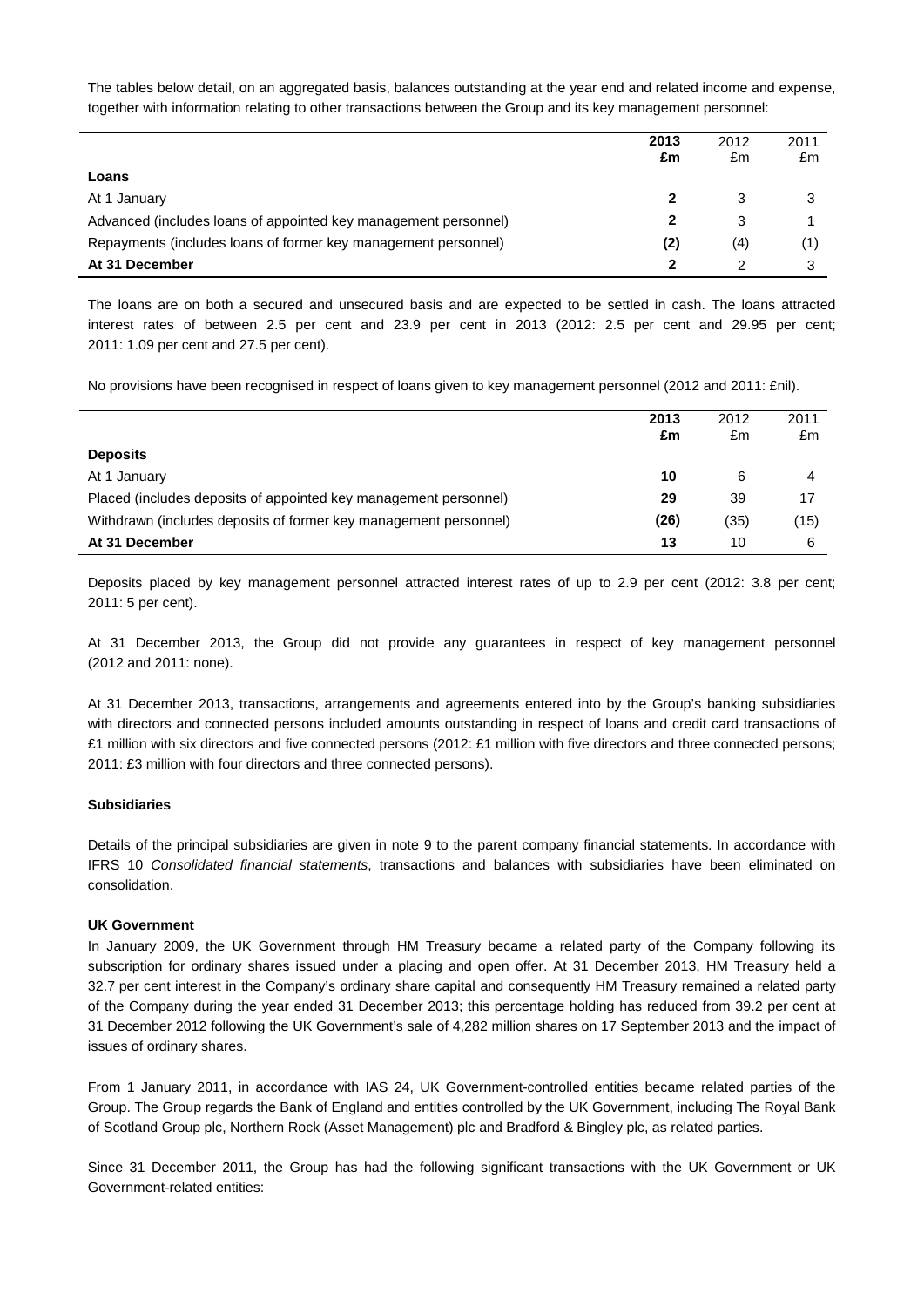During the year ended 31 December 2013, the Group participated in a number of schemes operated by the UK Government and central banks and made available to eligible banks and building societies.

# **National Loan Guarantee Scheme**

The Group has participated in the UK Government's National Loan Guarantee Scheme, which was launched on 20 March 2012. Through the scheme, the Group is providing eligible UK businesses with discounted funding, subject to continuation of the scheme and its financial benefits, and based on the Group's existing lending criteria. Eligible businesses who have taken up the funding benefit from a 1 per cent discount on their funding rate for a certain period of time.

# **Business Growth Fund**

In May 2011 the Group agreed, together with The Royal Bank of Scotland plc (and three other non-related parties), to commit up to £300 million of equity investment by subscribing for shares in the Business Growth Fund plc which is the company created to fulfil the role of the Business Growth Fund as set out in the British Bankers' Association's Business Taskforce Report of October 2010. At 31 December 2013, the Group had invested £64 million (31 December 2012: £50 million) in the Business Growth Fund and carried the investment at a fair value of £52 million (31 December 2012: £44 million).

# **Big Society Capital**

In January 2012 the Group agreed, together with The Royal Bank of Scotland plc (and two other non-related parties), to commit up to £50 million each of equity investment into the Big Society Capital Fund. The Fund, which was created as part of the Project Merlin arrangements, is a UK social investment fund. The Fund was officially launched on 3 April 2012 and the Group had invested £12 million in the Fund by 31 December 2012 and invested a further £11 million during the year ended 31 December 2013.

# **Funding for Lending**

In August 2012, the Group announced its support for the UK Government's Funding for Lending Scheme and confirmed its intention to participate in the scheme. The Funding for Lending Scheme represents a further source of cost effective secured term funding available to the Group. The initiative supports a broad range of UK based customers, providing householders with more affordable housing finance and businesses with cheaper finance to invest and grow. In November 2013, the Group entered into extension letters with the Bank of England to take part in the extension of the Funding for Lending Scheme until the end of January 2015. The extension of the Funding for Lending Scheme focuses on providing businesses with cheaper finance to invest and grow. At 31 December 2013, the Group had drawn down £8.0 billion under the Funding for Lending Scheme. A further £2.2 billion was drawn in January 2014, which under the Funding for Lending rules counts as funding from the 2013 scheme capacity. This figure includes £0.2 billion drawn by Sainsbury's Bank plc. As a result of the Group's holding in the joint venture, Sainsbury's Bank plc is part of the Group for Funding for Lending purposes for the period to 31 January 2014.

#### **Help to Buy**

On 7 October 2013, Bank of Scotland plc entered into an agreement with The Commissioners of Her Majesty's Treasury by which it agreed that the Halifax Division of Bank of Scotland plc would participate in the Help to Buy Scheme with effect from 11 October 2013 and that Lloyds Bank plc would participate from 3 January 2014. The Help to Buy Scheme is a scheme promoted by the Government and is aimed to encourage participating lenders to make mortgage loans available to customers who require higher loan-to-value mortgages. Halifax and Lloyds are currently participating in the Scheme whereby customers borrow between 90 per cent and 95 per cent of the purchase price.

In return for the payment of a commercial fee, HM Treasury has agreed to provide a guarantee to the lender to cover a proportion of any loss made by the lender arising from a higher loan-to-value loan being made. By 31 December 2013, £79 million had been advanced under this scheme.

#### **Central bank facilities**

In the ordinary course of business, the Group may from time to time access market-wide facilities provided by central banks.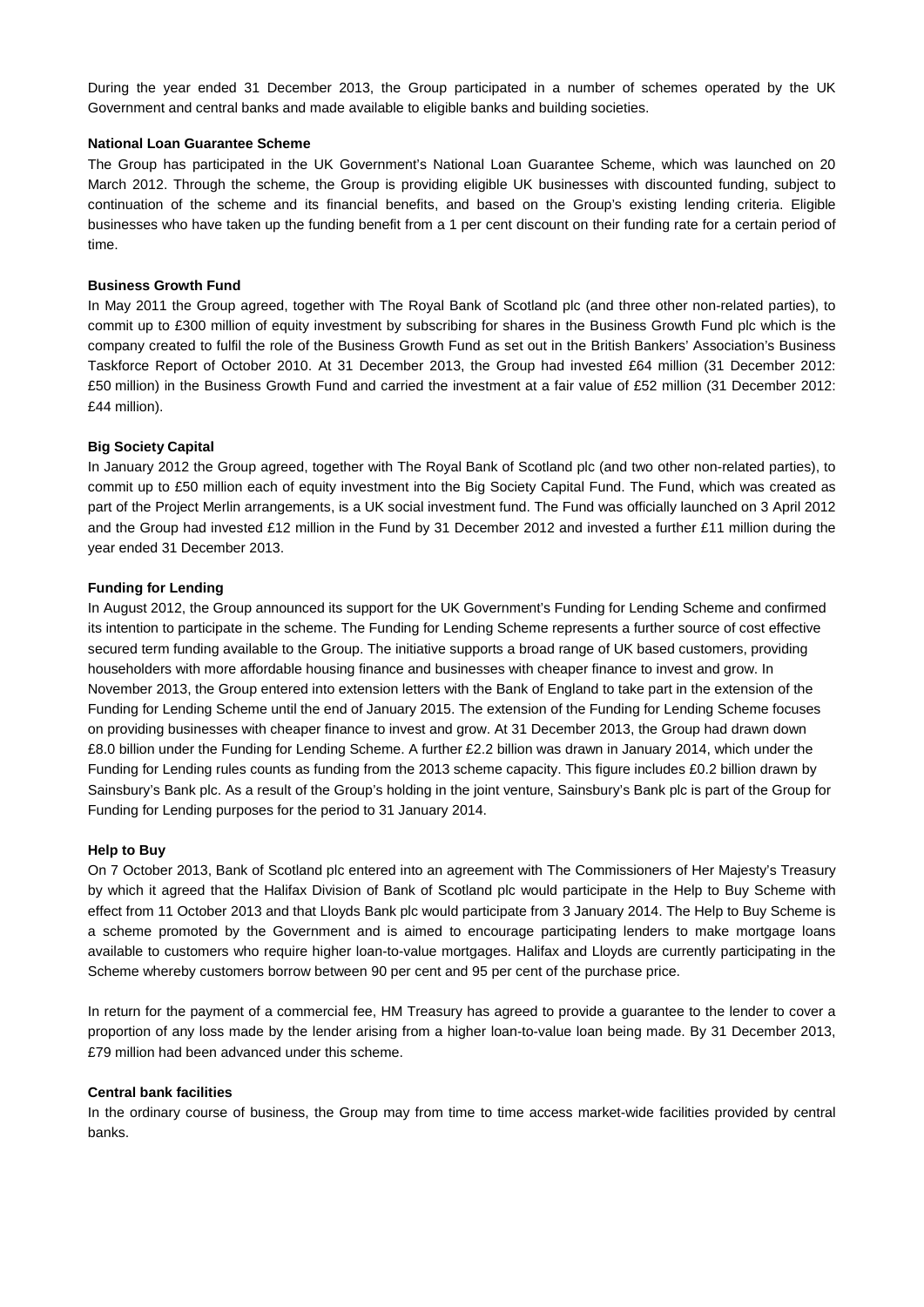#### **Other government-related entities**

Other than the transactions referred to above, there were no other significant transactions with the UK Government and UK Government‑controlled entities (including UK Government-controlled banks) during the period that were not made in the ordinary course of business or that were unusual in their nature or conditions.

#### **Other related party transactions**

# **Sale of certain securitisation notes**

During the year ended 31 December 2013, the Group sold at fair value certain securitisation notes to Lloyds Bank Pension Trust (No. 1) Limited for a consideration of approximately £340 million. Following the sale, the Group deconsolidated the relevant securitisation entities recognising a profit of £236 million.

Subsequently, the Group entered into a commercially negotiated agreement with Lloyds Bank Pension Trust (No.1) Limited to jointly sell a portfolio of US Residential Mortgage-Backed Securities with a book value of £3.5 billion. As a result of selling the portfolio together a price premium was achieved compared to selling the notes separately. Under the terms of the agreement the Group and Lloyds Bank Pension Trust (No.1) Limited agreed to share any price premium achieved above an agreed minimum threshold amount. The joint sale resulted in the Group realising a total pre-tax gain of approximately £538 million, of which £99 million related to the premium sharing agreement.

# **St. James's Place plc**

In March 2013 the Group sold 102 million shares in St. James's Place plc; fees totalling some £5 million in relation to the sale were settled by St. James's Place plc.

# **Pension funds**

The Group provides banking and some investment management services to certain of its pension funds. At 31 December 2013, customer deposits of £145 million (2012: £129 million) and investment and insurance contract liabilities of £4,728 million (2012: £4,569 million (restated)) related to the Group's pension funds.

# **Collective investment vehicles**

The Group manages 210 (2012: 244) collective investment vehicles, such as Open Ended Investment Companies (OEICs) and of these 145 (2012: 136) are consolidated. The Group invested £2,472 million (2012: £1,563 million) and redeemed £2,189 million (2012: £1,690 million) in the unconsolidated collective investment vehicles during the year and had investments, at fair value, of £3,291 million (2012: £6,479 million) at 31 December. The Group earned fees of £277 million from the unconsolidated collective investment vehicles during 2013 (2012: £325 million).

#### **Joint ventures and associates**

The Group provides both administration and processing services to its principal joint venture, Sainsbury's Bank plc. The amounts receivable by the Group during the year were £35 million (2012: £32 million), of which £10 million was outstanding at 31 December 2013 (2012: £16 million). At 31 December 2013, Sainsbury's Bank plc also had balances with the Group that were included in loans and advances to banks of £806 million (2012: £1,299 million) and deposits by banks of £927 million (2012: £1,268 million).

At 31 December 2013 there were loans and advances to customers of £4,448 million (2012: £3,424 million) outstanding and balances within customer deposits of £70 million (2012: £45 million) relating to other joint ventures and associates.

In addition to the above balances, the Group has a number of other associates held by its venture capital business that it accounts for at fair value through profit or loss. At 31 December 2013, these companies had total assets of approximately £6,913 million (2012: £10,759 million), total liabilities of approximately £7,084 million (2012: £10,956 million) and for the year ended 31 December 2013 had turnover of approximately £6,989 million (2012: £8,169 million) and made a net loss of approximately £16 million (2012: net loss of £488 million). In addition, the Group has provided £3,355 million (2012: £5,146 million) of financing to these companies on which it received £170 million (2012: £208 million) of interest income in the year.